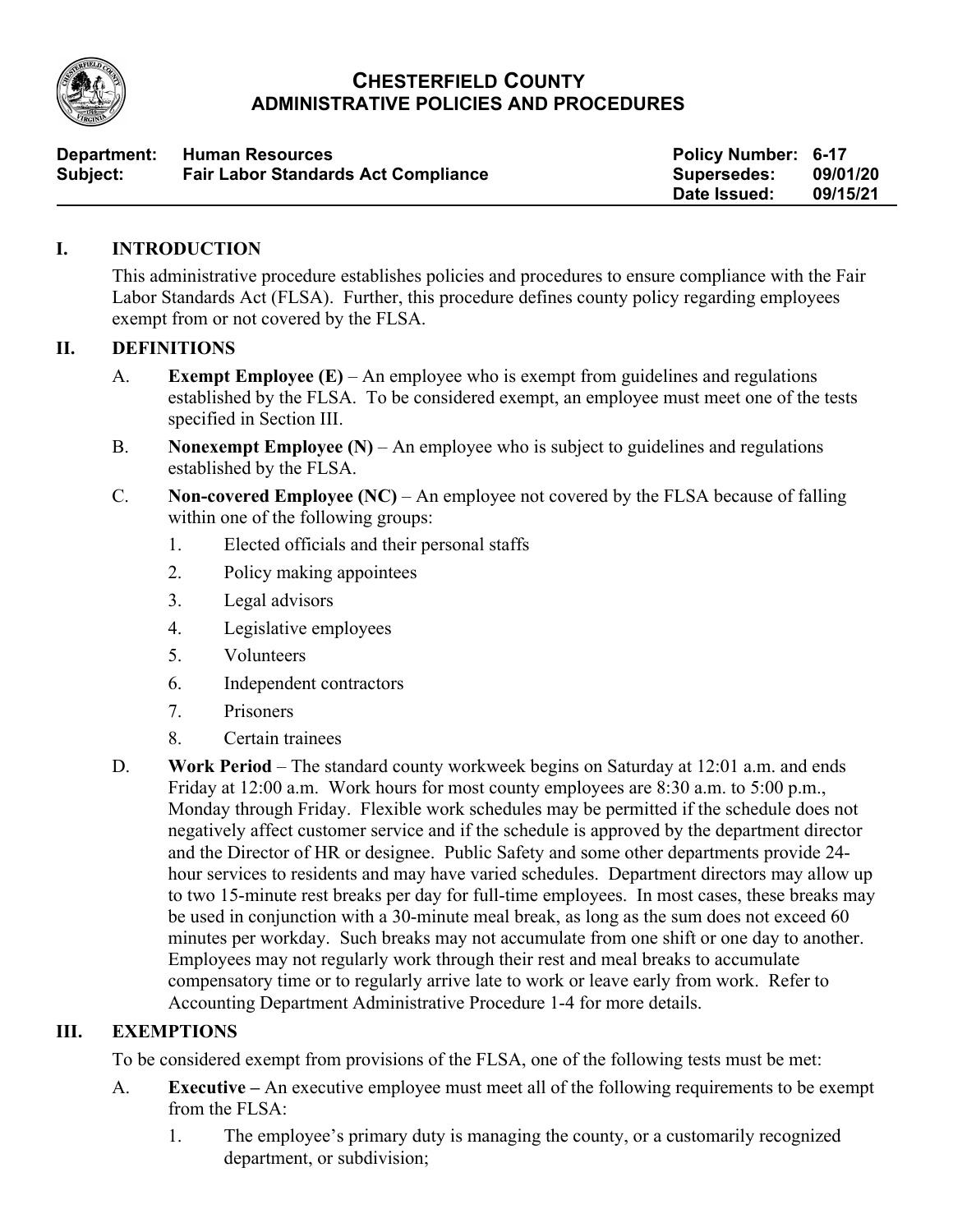- 2. The employee must customarily and regularly direct the work of at least two other fulltime employees or their equivalent;
- 3. The employee must have the authority to hire or fire other employees, or have his or her suggestions and recommendations regarding the hiring, firing, advancement, promotion or any other change of status of other employees be given particular weight; and
- 4. The employee must be compensated on a salary basis at a rate of not less than \$684 per week.
- B. **Administrative –** An administrative employee must meet all of the following requirements to be exempt from the FLSA:
	- 1. The employee's primary duty must be the performance of office or non-manual work directly related to the management or general business operations of the county or its customers;
	- 2. The employee's primary duty includes the exercise of discretion and independent judgment with respect to matters of importance; and
	- 3. The employee must be compensated on a salary or fee basis at a rate of not less than \$684 per week.
- C. **Professional –** A professional employee must meet all of the following requirements to be exempt from the FLSA:
	- 1. The employee must be compensated on a salary or fee basis at a rate of not less than \$684 per week, and
	- 2. The employee's primary duty must be either:
		- a. Work requiring knowledge of an advanced type in a field of science or learning customarily acquired by a prolonged course of specialized instruction, or
		- b. Work requiring invention, imagination, originality or talent in a recognized field of artistic or creative endeavor.
- D. **Computer Employees** A computer employee must meet all of the following requirements to be exempt from the FLSA:
	- 1. The employee must be compensated on a salary or fee basis at a rate of not less than \$684 per week, and
	- 2. The employee's primary duty consists of:
		- a. The application of systems analysis techniques and procedures, including consulting with users, to determine hardware, software or system functional specifications;
		- b. The design, development, documentation, analysis, creation, testing or modification of computer systems or programs, including prototypes, based on and related to user or system design specifications;
		- c. The design, documentation, testing, creation or modification of computer programs related to machine operating systems; or
		- d. A combination of the aforementioned duties, the performance of which requires the same level of skills.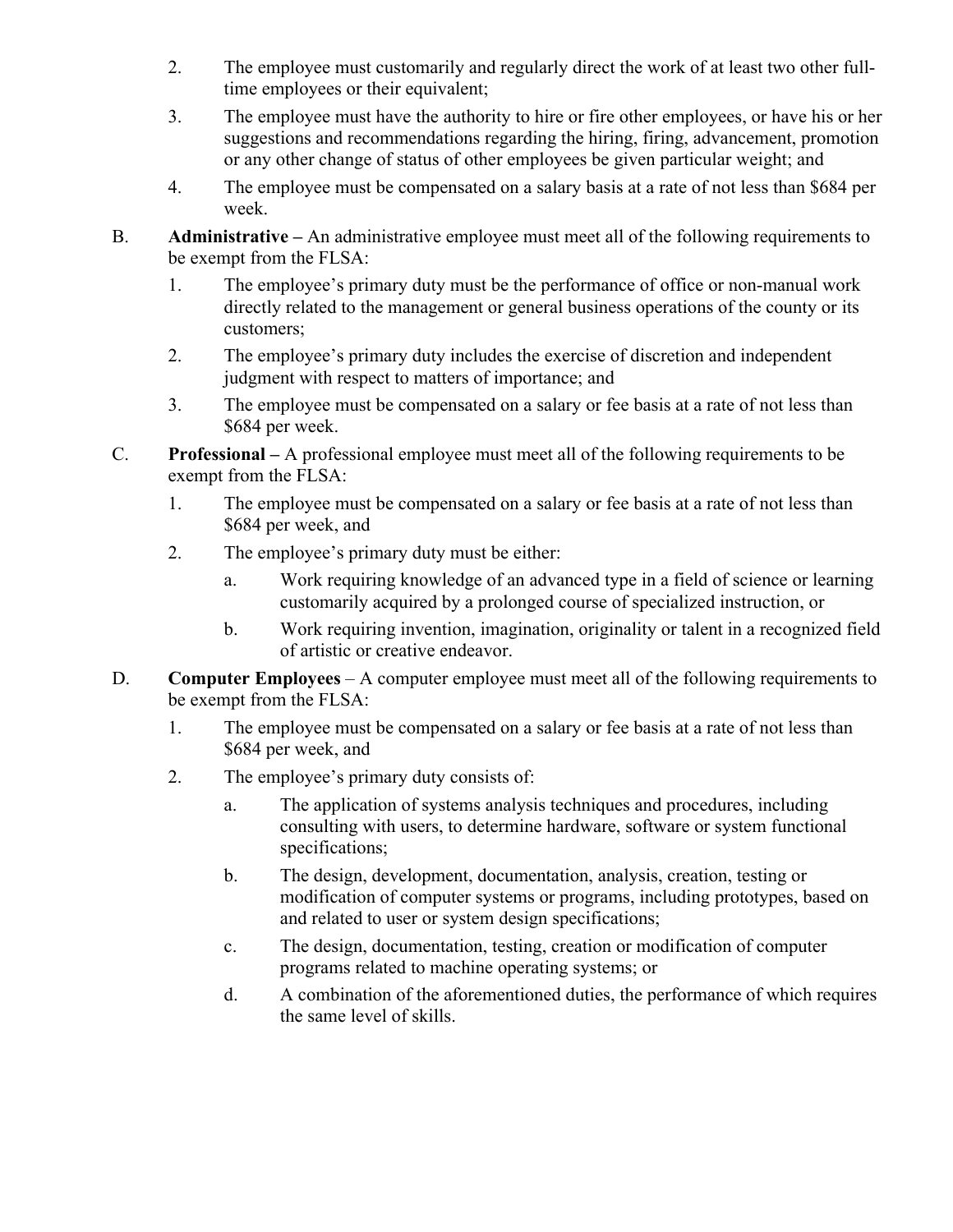# **IV. COMPENSATORY TIME**

- A. **Nonexempt Employees** Compensatory time is earned for the number of hours worked in excess of the employee's standard 7-day/40-hour workweek. Compensatory time is earned at the rate of one and one half-hour for each hour worked in excess of 40 hours. Accrued compensatory time must not exceed 50 hours at the end of any given pay period. Refer to Accounting Department Administrative Procedure 1-18 for more details. For examples on how to calculate compensatory time for nonexempt employees, refer to Accounting Department Administrative Procedure 1-18 V.
- B. **Exempt Employees**  At the discretion of the department director, compensatory time may be granted on an hour-for-hour basis and only in one-hour increments. Portions of hours may not be accumulated. Accumulated compensatory time may not exceed 15 workdays (120 hours) at the end of any given pay period and will not be paid at termination of employment. Exempt employees are ineligible for overtime pay. For examples on how to calculate compensatory time for exempt employees, refer to Administrative Procedure 1-18 VI.

# **V. HOURS WORKED**

All time during which a nonexempt employee is required or permitted to work is considered as time worked.

- A. **Breaks** County authorized rest periods of 15 minutes or less are counted as time worked.
- B. **Meals** A bona fide meal period is a span of at least 30 consecutive minutes during which a nonexempt employee is completely relieved of duty and free to use the time for his/her own purposes. It is not counted as hours worked. Any "meal period" of less than 30 consecutive minutes shall be included as time worked.
- C. **On Call Time** Payment for on call time depends on the employee's freedom while on call. A nonexempt employee who is not required to remain on county premises and is free to engage in his or her own pursuits, subject only to the understanding that the employee leave word at his or her home or with the county is not accruing time toward hours worked while "on call." Similarly, time spent carrying a pager is not considered to be time worked.
- D. **Training** –Training is not considered compensable working time if all of the following criteria are met:
	- 1. Attendance is outside the employee's regular work hours;
	- 2. Attendance is voluntary;
	- 3. The employee does no productive work while attending the training; and
	- 4. The training is not directly related to the employee's job.
- E. **Travel**
	- 1. **Home to Work** Normal commuting to and from work is not included in compensable hours. This is true if the employee works at a fixed location or at different locations.
	- 2. **Home to Work on Assignment Outside of the County When an employee who** regularly works inside the county is given an assignment outside the county, travel time must be included as compensable time. The usual time required to and from work will be deducted when determining the amount of compensable time.
	- 3. **Overnight Travel** Travel by an employee who leaves the Richmond metropolitan area on county business overnight is counted as hours worked if such time is during the normally scheduled work hours. Travel time outside of normal work hours is not considered as hours worked. Overnight travel is counted as hours worked on nonscheduled workdays during regularly scheduled work hours. Regular meal time is not counted.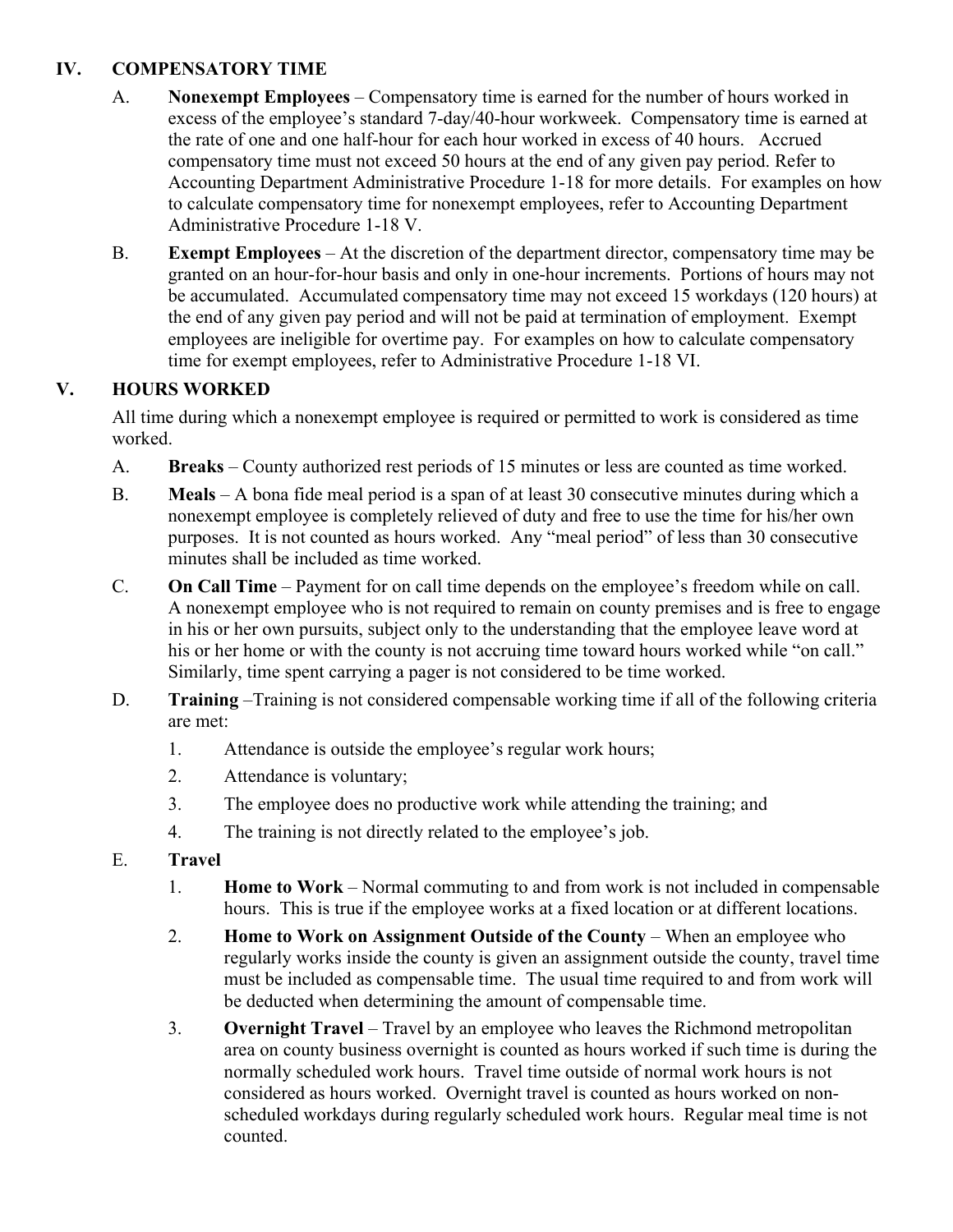**Example** – An employee who has a work schedule of Monday - Friday, 8:30 a.m. -5:00 p.m. leaves for Baltimore, Maryland, on Sunday afternoon at 3:00 p.m. and arrives in Baltimore at 6:30 p.m. The hours between 3:00 p.m. and 5:00 p.m. are counted as hours worked. The time between 5:00 p.m. and 6:30 p.m. is not counted as work time.

- F. **Waiting Time** To determine if waiting time is compensable require close evaluation of all facts. HR should be consulted if questions arise.
- G. **Voluntary overtime**  Nonexempt employees may not "volunteer" for extra work, i.e., report to work prior to the beginning of the workday, work through their lunch period, or remain after the official close of business of the workday. Department directors shall be charged with the responsibility of enforcing this policy. Mere declaration of policy prohibiting an employee from "volunteering" time does not relieve the county of the liability to pay overtime for the extra work.
- H. **Multiple positions**  Nonexempt employees are prohibited from holding two county positions, either full or part-time, unless approved by HR and the department directors of both departments. Nonexempt employees may be utilized for special events, such as working the County Fair, if written approval is received in advance from the Department of Human Resources. Exempt employees may hold two county positions, at the discretion of the department directors, provided work performance does not suffer. Employees who work in a seasonal recreational program that does not operate for more than seven months during a calendar year are exempt from overtime provisions and may hold two such positions within their department.
- I. Sick leave, part time leave, compensatory time and leave granted for recognition purposes will not be considered as hours worked for the purpose of computing overtime pay or the accrual of compensatory time. Holidays, paid time off, annual leave, floating holidays, bereavement leave, military leave and civil leave are considered hours worked for the purpose of computing overtime pay.
- J. Notwithstanding the provisions of paragraph I., paid leave will be considered as hours worked for the purposes of computing regularly scheduled overtime pay for public safety employees when required by state law.
- K. Departments should monitor the amount of overtime to ensure the safety of the employee and others. Employees shall not work more than 700 hours of overtime in a calendar year. Fire and EMS personnel that work a 56-hour week shall not work more than 1,050 hours of overtime in a calendar year. The number of overtime hours will include all hours worked above an employee's regularly scheduled work hours, whether their compensation rate is at one- and one-half times their regular rate of pay or whether they are paid a flat rate. Exceptions to the maximum overtime hours rule may be granted by the Director of HR when additional overtime is needed to ensure critical operations are maintained when there are staff shortages or during emergency events.
- L. Employees must receive approval from a supervisor in their chain of command before working overtime hours.
- M. Employees may be required to work overtime to meet customer and operational needs. Adequate notice of required overtime shall be given when possible.
- **VI.** Any nursing mother requiring lactation accommodations shall make such request to her immediate supervisor, department director or HR. Requests will be evaluated in accordance with the requirements of the Patient Protection and Affordable Care Act and FLSA. Nursing mothers will be provided reasonable break time to express milk for a nursing child up to one year after the child's birth. Nursing mothers will be compensated for these breaks in accordance with FLSA.
- **VII. OVERTIME PAYMENT CALCULATION**  Refer to Accounting Department Administrative Procedure 1-18 for details.